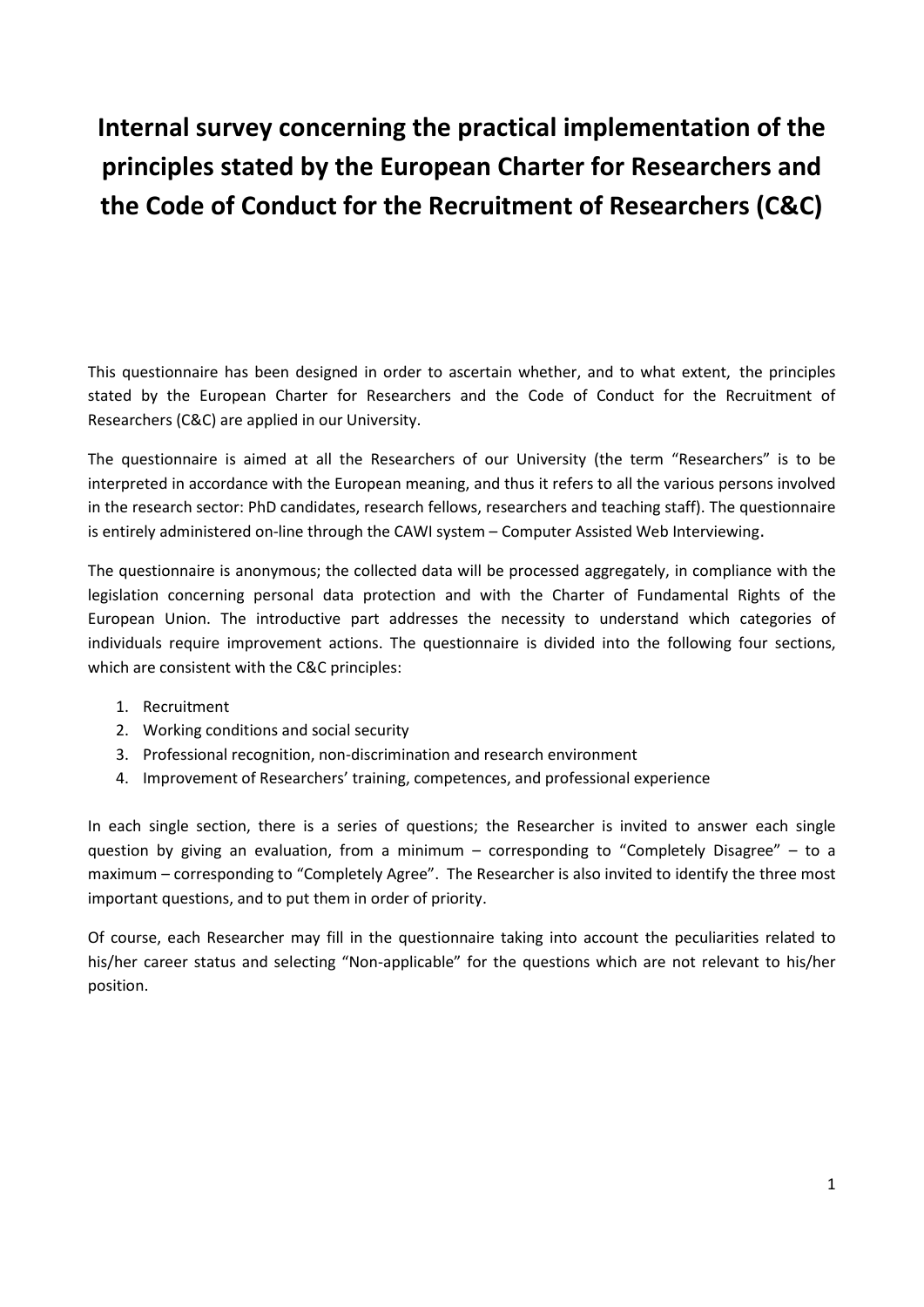# **Personal details**

#### **Gender**

*Please choose only one of the following options*

- $\Box$  Female
- **Q** Male

### **Age**

*Please choose only one of the following options*

Insert a drop-down menu including year of birth or age

#### **Macro-area**

*Please choose only one of the following options*

- Biology and Medicine Area
- □ Social Science Area
- $\Box$  Science Area
- $\Box$  Technology Area
- **Humanities and Education Area**

#### **Reference ERC sector**

*Please choose only one of the following options*

- **Q** Physical Sciences & Engineering
- $\Box$  Social Sciences and Humanities
- $\Box$  Life Sciences

### **Post-graduate qualifications obtained**

*Please choose one or more options*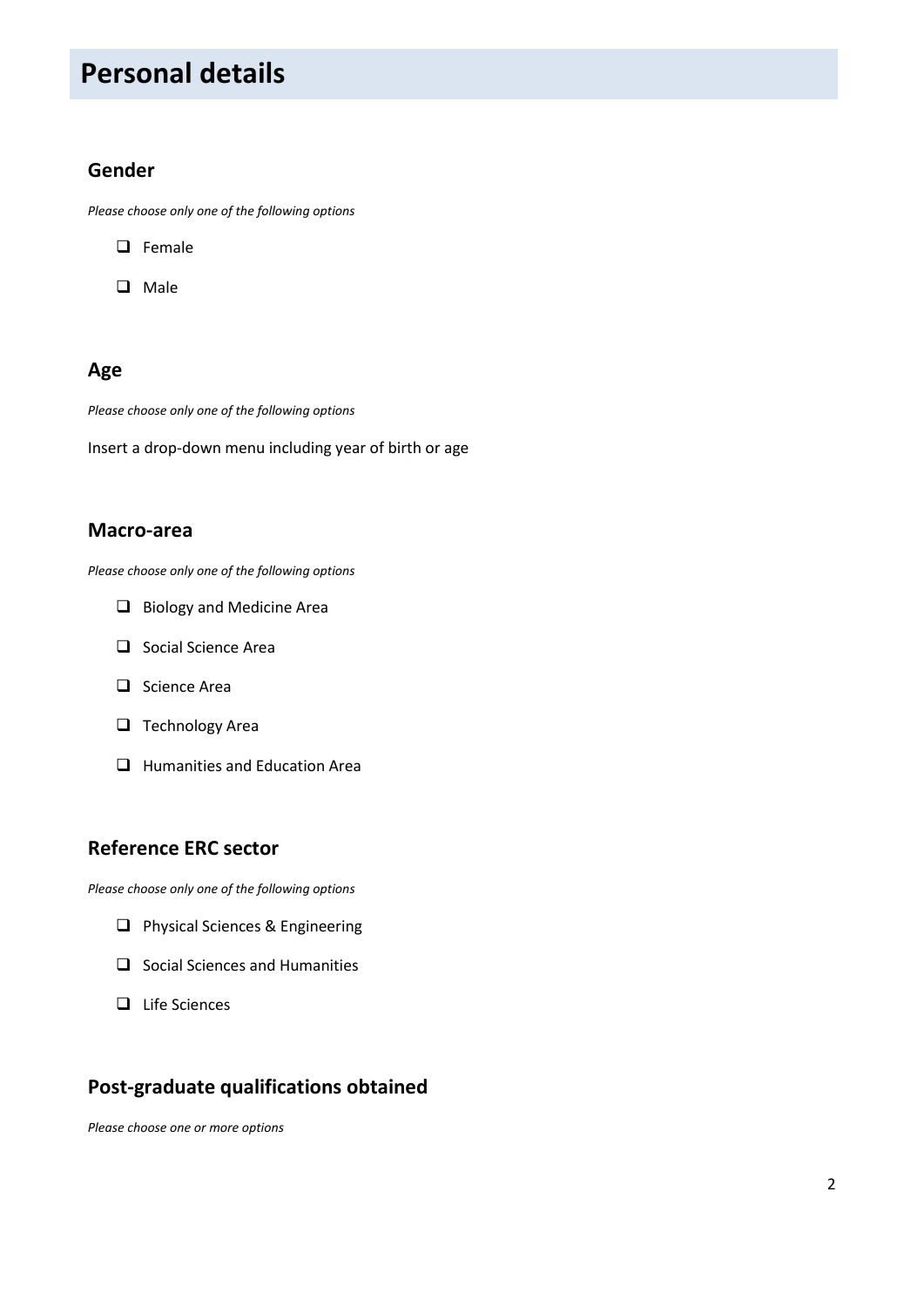- $\Box$  Second Level Master's Degree
- $\Box$  PhD
- $\Box$  Specialisation qualifying for high competency professional activity

#### **Your position is**

*Please choose only one of the following options*

- **Q** Permanent
- $\Box$  Temporary

#### **Your academic position is**

*Please choose only one of the following options*

- **Q** Professor
- Associate Professor
- □ Researcher
- **Q** Research Fellow
- $\Box$  PhD Candidate

## **Since when have you been carrying out research activity? (Please take into account the activity carried out after graduation)**

*Please choose only one of the following options*

- $\Box$  Since less than 4 years
- $\Box$  Since 4 years or more

## **Since when have you been carrying out research activity at the University of Florence? (Please take into account the activity carried out after graduation)**

*Please choose only one of the following options*

 $\Box$  Since less than 1 year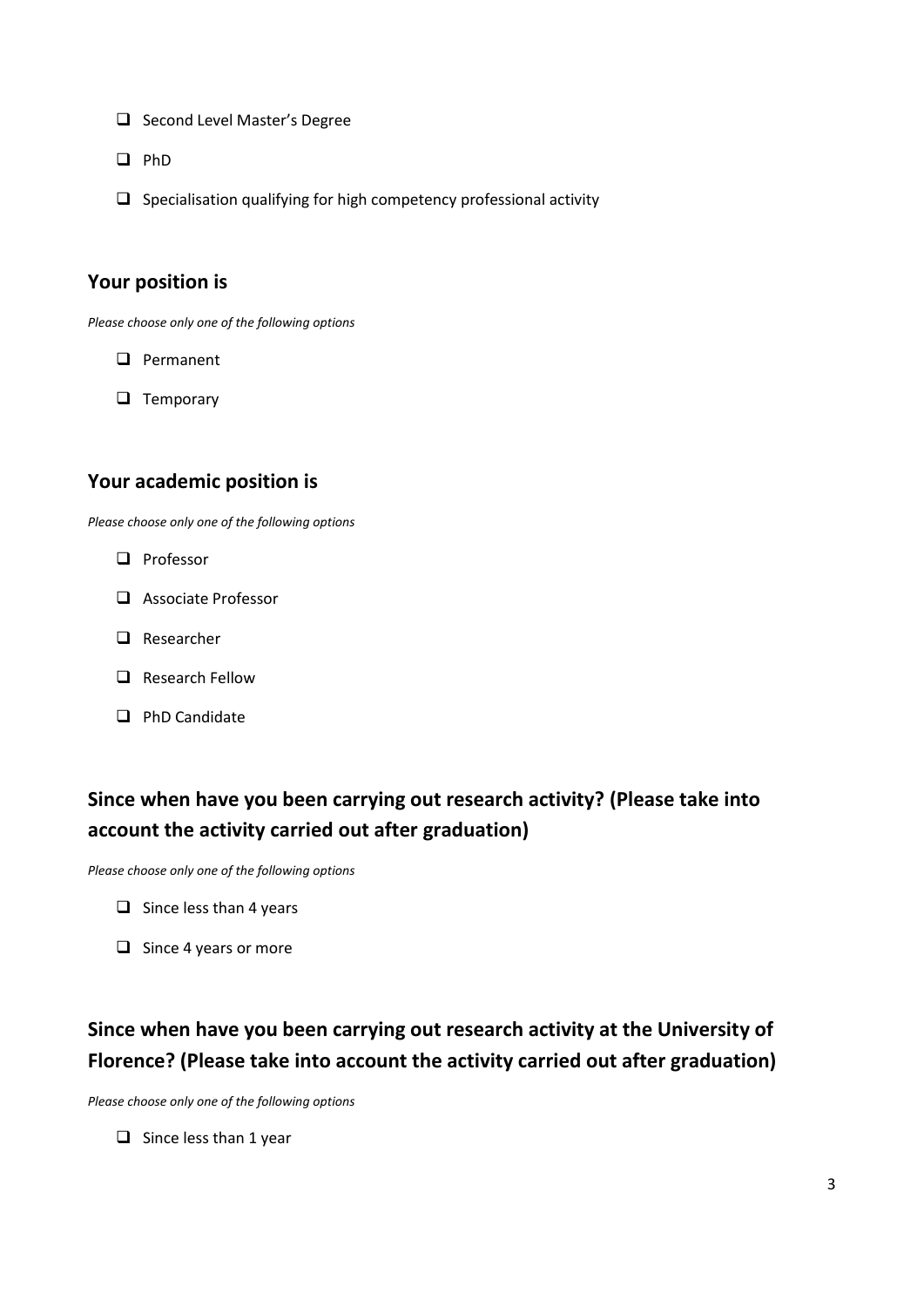- $\Box$  1 year 3 years
- $\Box$  4 years 10 years
- $\Box$  Since more than 10 years

## **In how many selection procedures for research positions have you already participate?**

*Please choose only one of the following options*

- $\Box$  From 1 to 3
- $\Box$  From 4 to 10
- $\Box$  More than 10

## **Did you carry out any research activity outside the University of Florence during your career? (Please take into account periods of more than 6 months only)**

*Please choose only one of the following options*

- □ Yes
- $\Box$  No

### **If yes, where? (It is possible to give more than one answer)**

*Please choose all the appropriate options*

- $\Box$  At other Italian universities
- $\Box$  At other universities abroad
- $\Box$  At Italian research institutes
- $\Box$  At research institutes abroad
- $\Box$  At a firm
- $\Box$  Other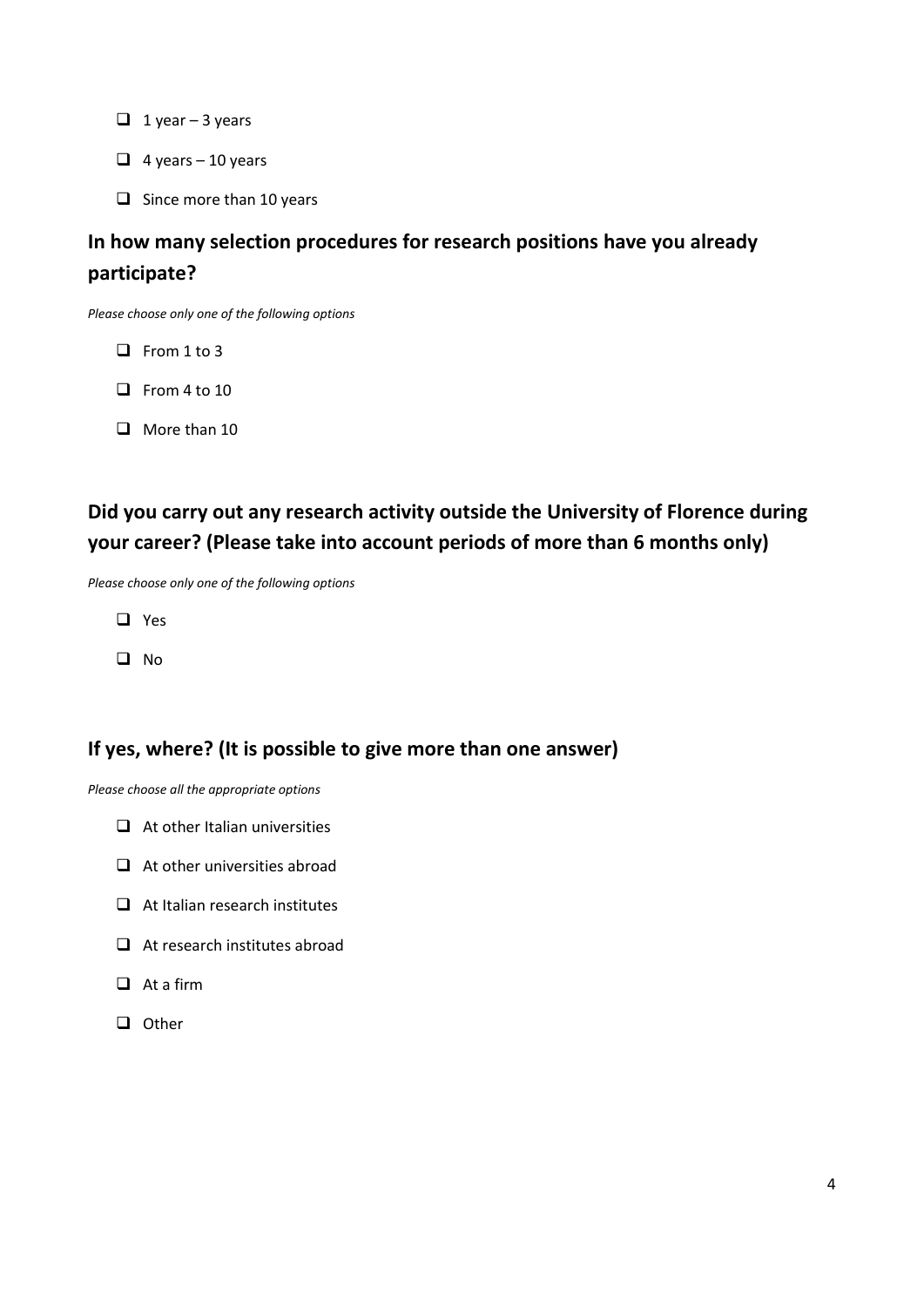# **Section I – Recruitment**

Employers and/or funders should establish open, effective, transparent, favourable recruitment procedures, which should be internationally comparable and appropriate to available positions. Notices should include a thorough description of the required competencies and skills, but they should not require competencies and skills which are so specific as to discourage potential applicants. Employers and/or funders should insert a description of working conditions and workers' rights, including career advancement possibilities. The period of time from the publication of the notice – or of the call for applications – to the deadline for submitting the application should be reasonably long.

#### **Available positions at any level of career are adequately advertised**

*Please choose the appropriate option for each item*

|                                    | Completely<br>disagree | Moderately<br>disagree | Neither agree<br>nor disagree | Moderately<br>agree | Completely<br>agree | Non-<br>applicable |
|------------------------------------|------------------------|------------------------|-------------------------------|---------------------|---------------------|--------------------|
| Internationall<br>у                |                        |                        |                               |                     |                     |                    |
| Nationally                         |                        |                        |                               |                     |                     |                    |
| Locally<br>(University<br>website) |                        |                        |                               |                     |                     |                    |

## **Selection procedures are simple and easy to understand for the applicant (the calls specify the selection criteria and the number of available positions, and remain open for a reasonable period of time)**

- $\Box$  Completely disagree
- $\Box$  Moderately disagree
- $\Box$  Neither agree nor disagree
- $\Box$  Moderately agree
- $\Box$  Completely agree
- □ Non-applicable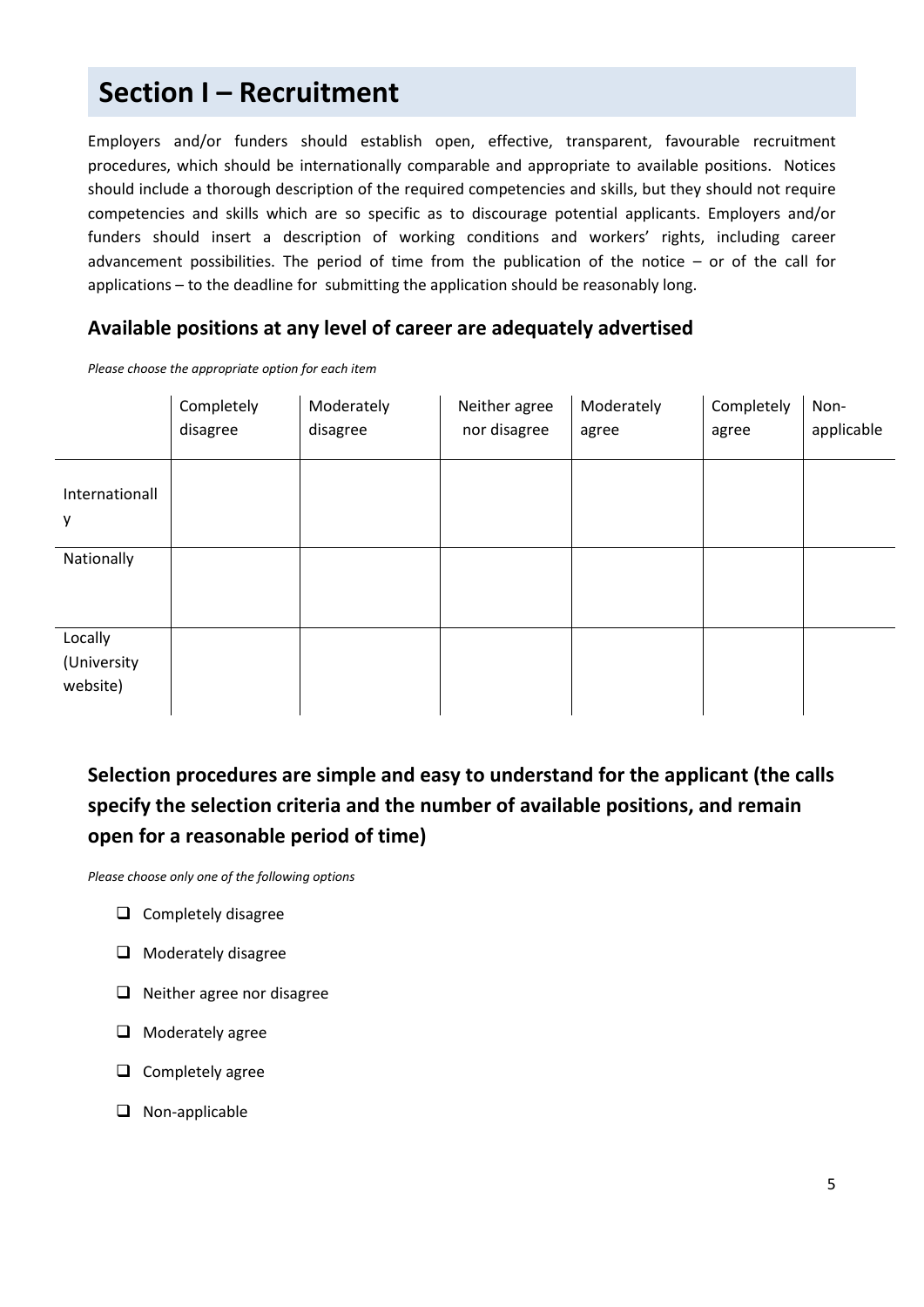## **As for the recruitment process, the University technical and administrative staff provide adequate support**

*Please choose only one of the following options*

- $\Box$  Completely disagree
- **Q** Moderately disagree
- $\Box$  Neither agree nor disagree
- $\Box$  Moderately agree
- $\Box$  Completely agree
- **Q** Non-applicable

## **The selection committees assess, besides the applicants' scientific production, the applicants' general experience, taking also into consideration:**

*Please choose the appropriate option for each item*

|                                                                                                            | Completely<br>disagree | Moderately<br>disagree | Neither agree<br>nor disagree | Moderately<br>agree | Completely<br>agree | Non-<br>applicable |
|------------------------------------------------------------------------------------------------------------|------------------------|------------------------|-------------------------------|---------------------|---------------------|--------------------|
| Mobility                                                                                                   |                        |                        |                               |                     |                     |                    |
| Creativity                                                                                                 |                        |                        |                               |                     |                     |                    |
| Independence                                                                                               |                        |                        |                               |                     |                     |                    |
| Professional<br>experience<br>(including<br>knowledge<br>transfer and<br>public<br>engagement<br>activity) |                        |                        |                               |                     |                     |                    |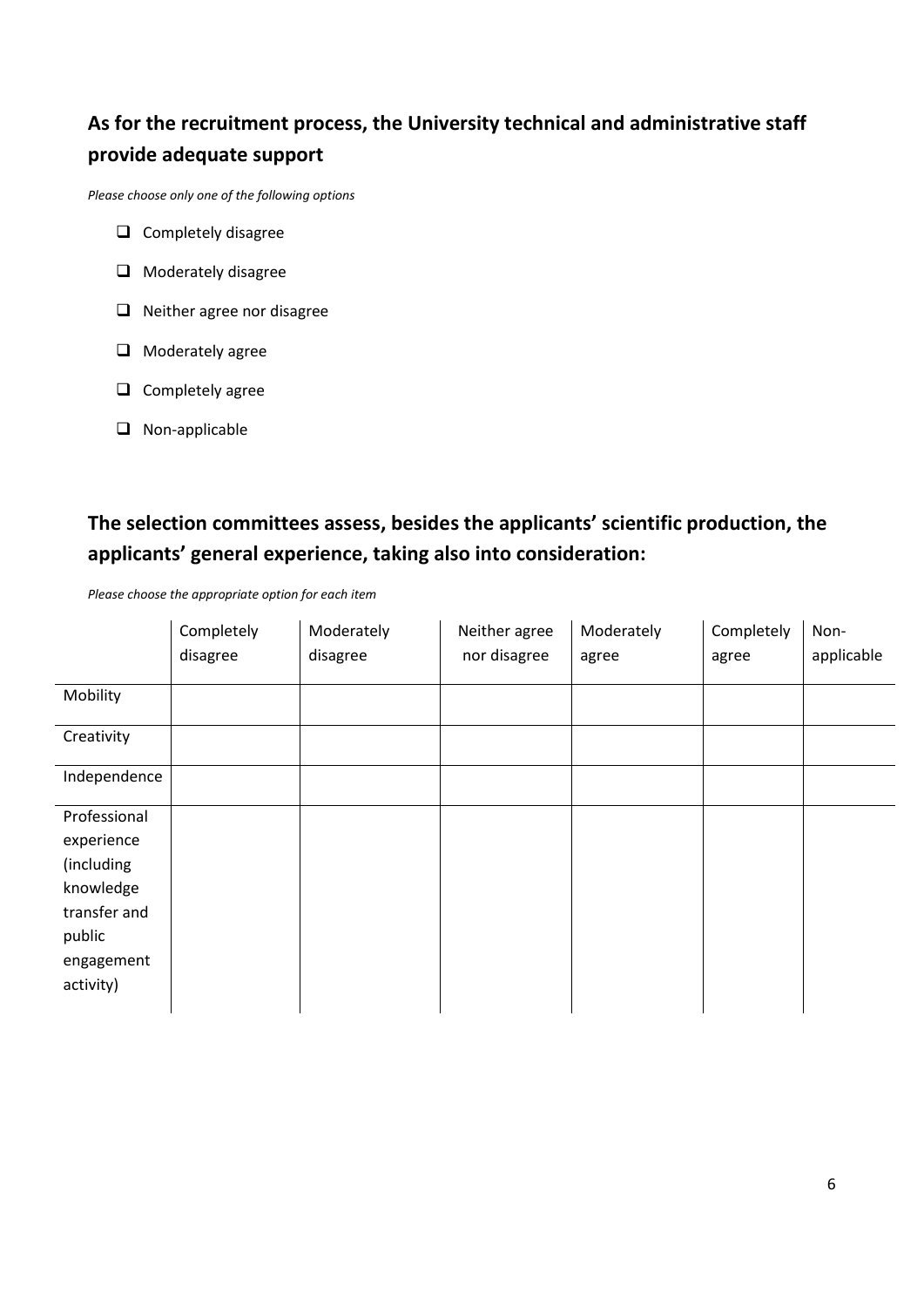## **Eligibility criteria encourage the participation of as many applicants as possible.**

*Please choose only one of the following options*

- $\Box$  Completely disagree
- $\Box$  Moderately disagree
- □ Neither agree nor disagree
- $\Box$  Moderately agree
- $\Box$  Completely agree
- **Q** Non-applicable

#### **Selection committees**

*Please choose the appropriate option for each item*

|                                                                                 | Completely<br>disagree | Moderately<br>disagree | Neither agree<br>nor disagree | Moderately<br>agree | Completely<br>agree | Non-<br>applicable |
|---------------------------------------------------------------------------------|------------------------|------------------------|-------------------------------|---------------------|---------------------|--------------------|
| are gender-<br>balanced                                                         |                        |                        |                               |                     |                     |                    |
| normally<br>include<br>members from<br>outside the<br>University<br>are capable |                        |                        |                               |                     |                     |                    |
|                                                                                 |                        |                        |                               |                     |                     |                    |
| are adequately<br>trained for the<br>assessing<br>process                       |                        |                        |                               |                     |                     |                    |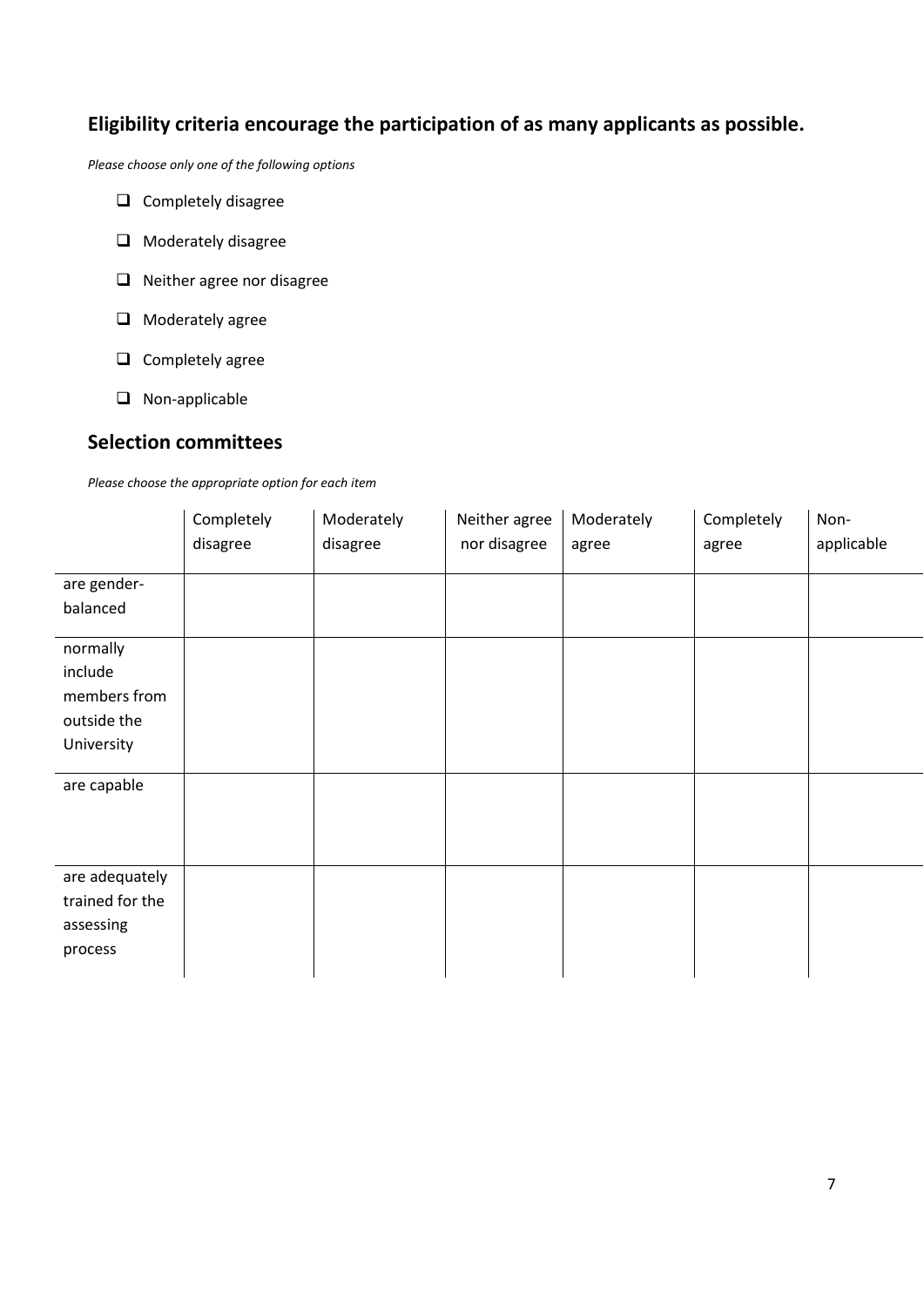## **The selection process is transparent. In particular, information about the assessment evaluations is available for each applicant**

*Please choose only one of the following options*

- $\Box$  Completely disagree
- $\Box$  Moderately disagree
- $\Box$  Neither agree nor disagree
- $\Box$  Moderately agree
- $\Box$  Completely agree
- □ Non-applicable

## **Post-doctoral fellowships enhance the career development and prospects of the recipient(both in universities and in other institutions)and**

*Please choose only one of the following options*

- $\Box$  Completely disagree
- $\Box$  Moderately disagree
- $\Box$  Neither agree nor disagree
- $\Box$  Moderately agree
- $\Box$  Completely agree
- $\Box$  Non-applicable

#### **Please put the questions in order of priority**

*Please identify the 3 most important questions and enter them in order of priority (1 is the most important statement, and 3 the least important one)*

- $\Box$  Open vacancies at any level of career are adequately publicized internationally, nationally and locally
- $\Box$  Selection procedures are simple and easy to understand for the candidate (the calls specify the selection criteria and the number of available positions, and remain open for a reasonable period of time)
- $\Box$  As for the recruitment process, the University technical and administrative staff provide adequate support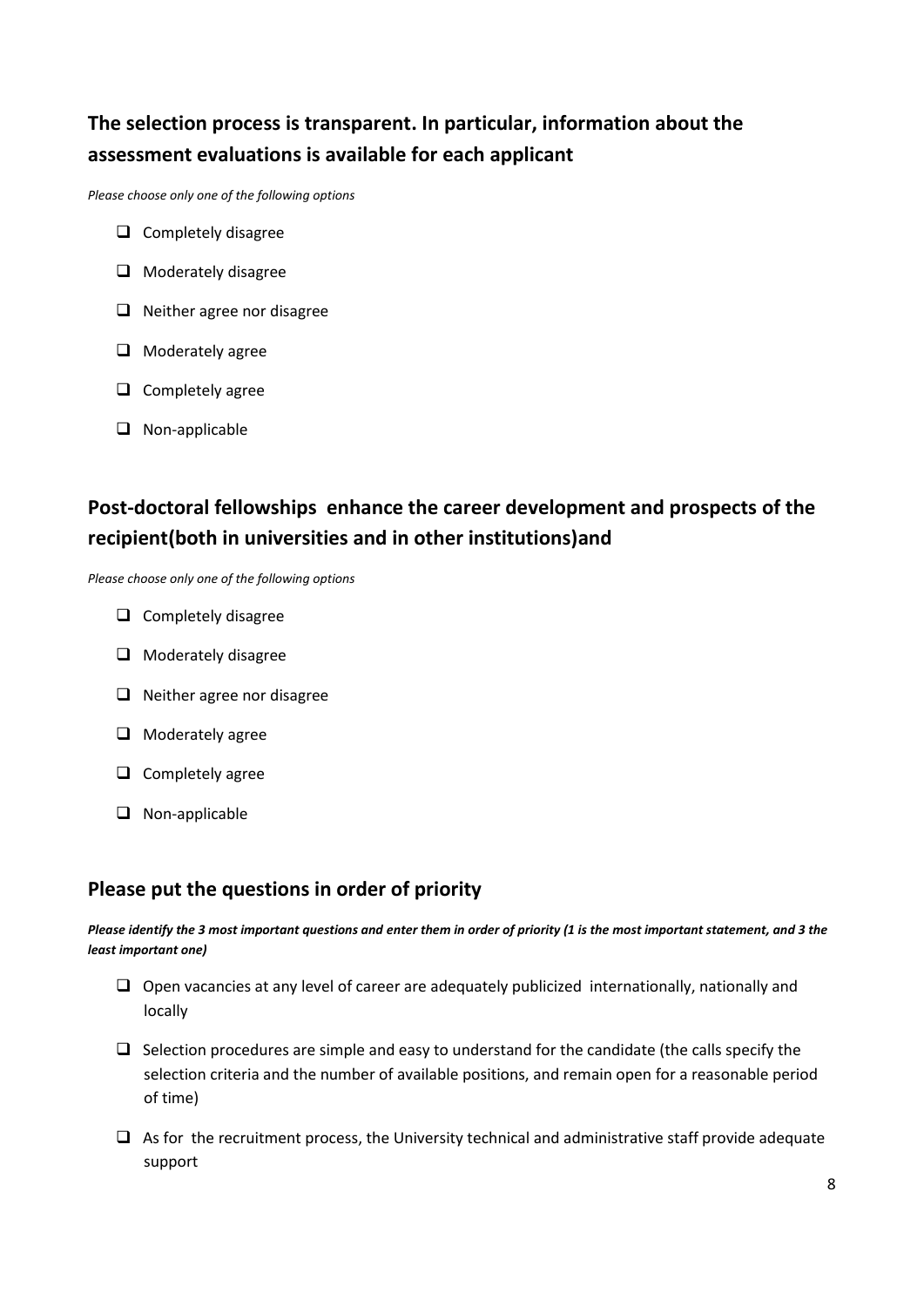- $\Box$  The selection committees assess, besides the applicants' scientific production, the applicants' general experience, taking also into consideration mobility, creativity, scientific independence and professional experience (including knowledge transfer and public engagement activity)
- $\Box$  Eligibility criteria encourage the participation of as many applicants as possible
- $\Box$  Selection committees are gender-balanced, normally include members from outside the University, are capable and adequately trained for the assessing process
- $\Box$  The selection process is transparent. In particular, information about the assessment evaluations is available for each applicant
- **Post-doctoral fellowships enhance the career development and prospects of the recipient(both in universities and in other institutions)**

## **Section II – Working conditions and social security**

Employers and/or funders should guarantee that, if needed, working conditions for Researchers – including disabled Researchers – allow for the flexibility necessary to adequately carry out the research activity, in compliance with the national legislation in force and the national or sectorial collective agreements. They should provide working conditions allowing both men and women to reconcile family life with work activity, sons/daughters with career. They should also take into particular consideration flexible working hours, part-time work, work from home, sabbatical leaves and the administrative and financial provisions to regulate this range of possibilities.

## **Researchers are aware of, and enjoy, the fundamental social security rights (sick leaves, maternity/parental leaves, welfare rights and unemployment benefits), pursuant to the national legislation in force**

- $\Box$  Completely disagree
- $\Box$  Moderately disagree
- $\Box$  Neither agree nor disagree
- $\Box$  Moderately agree
- $\Box$  Completely agree
- $\Box$  Non-applicable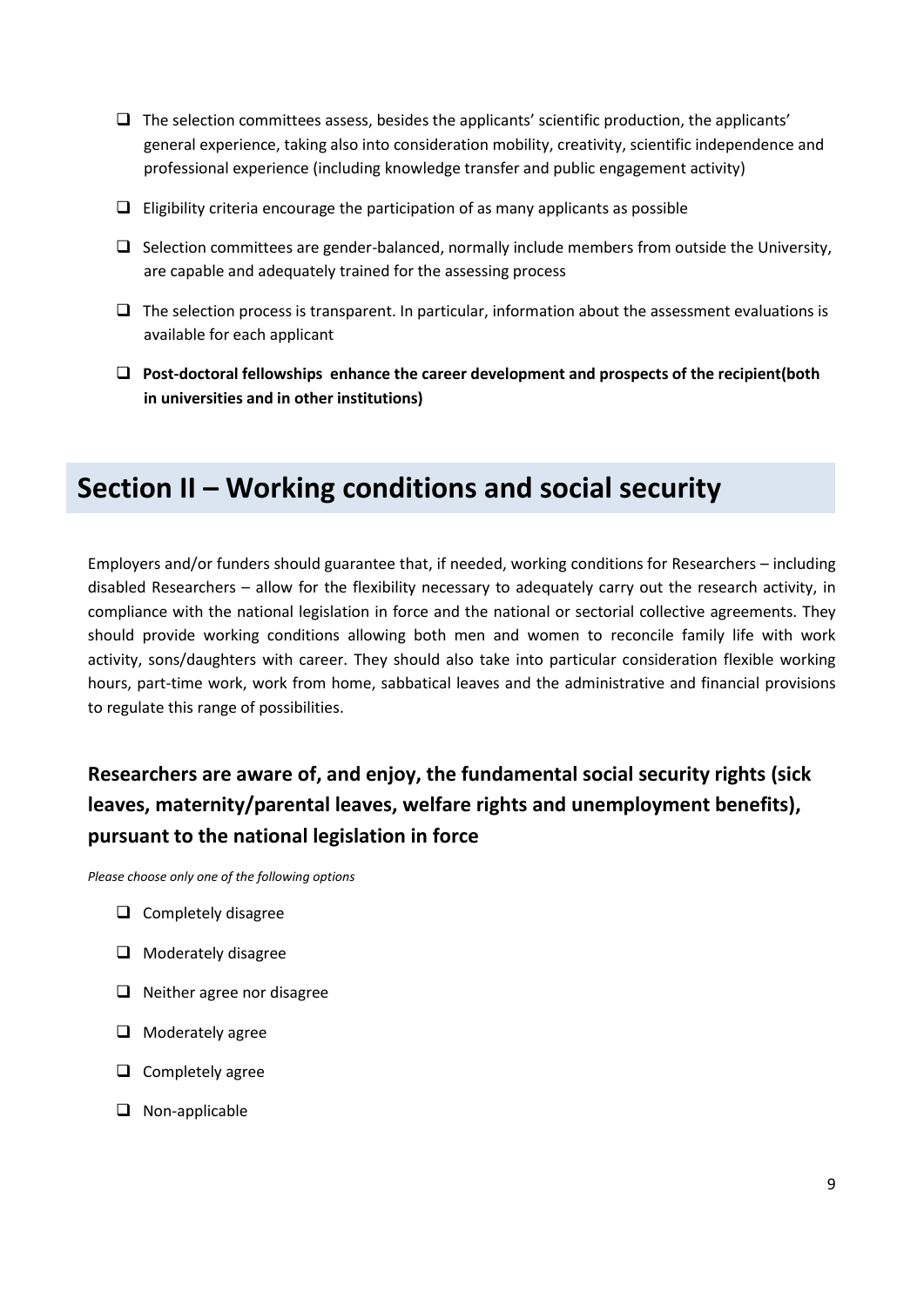## **Working conditions (flexibility, workload, sabbatical leaves opportunities, etc.) are suitable for all career levels, irrespective of the type of contract**

*Please choose only one of the following options*

- $\Box$  Completely disagree
- $\Box$  Moderately disagree
- $\Box$  Neither agree nor disagree
- $\Box$  Moderately agree
- $\Box$  Completely agree
- □ Non-applicable

## **The University technical and administrative staff provide support and information about the Researchers' fundamental social security rights (rights in case of sickness, insurance cover, welfare, etc.)**

*Please choose only one of the following options*

- $\Box$  Completely disagree
- $\Box$  Moderately disagree
- $\Box$  Neither agree nor disagree
- $\Box$  Moderately agree
- $\Box$  Completely agree
- **Q** Non-applicable

## **As for the working environment, compliance with the laws and/or the national and/or local legislation concerning health and safety is guaranteed**

- $\Box$  Completely disagree
- $\Box$  Moderately disagree
- $\Box$  Neither agree nor disagree
- $\Box$  Moderately agree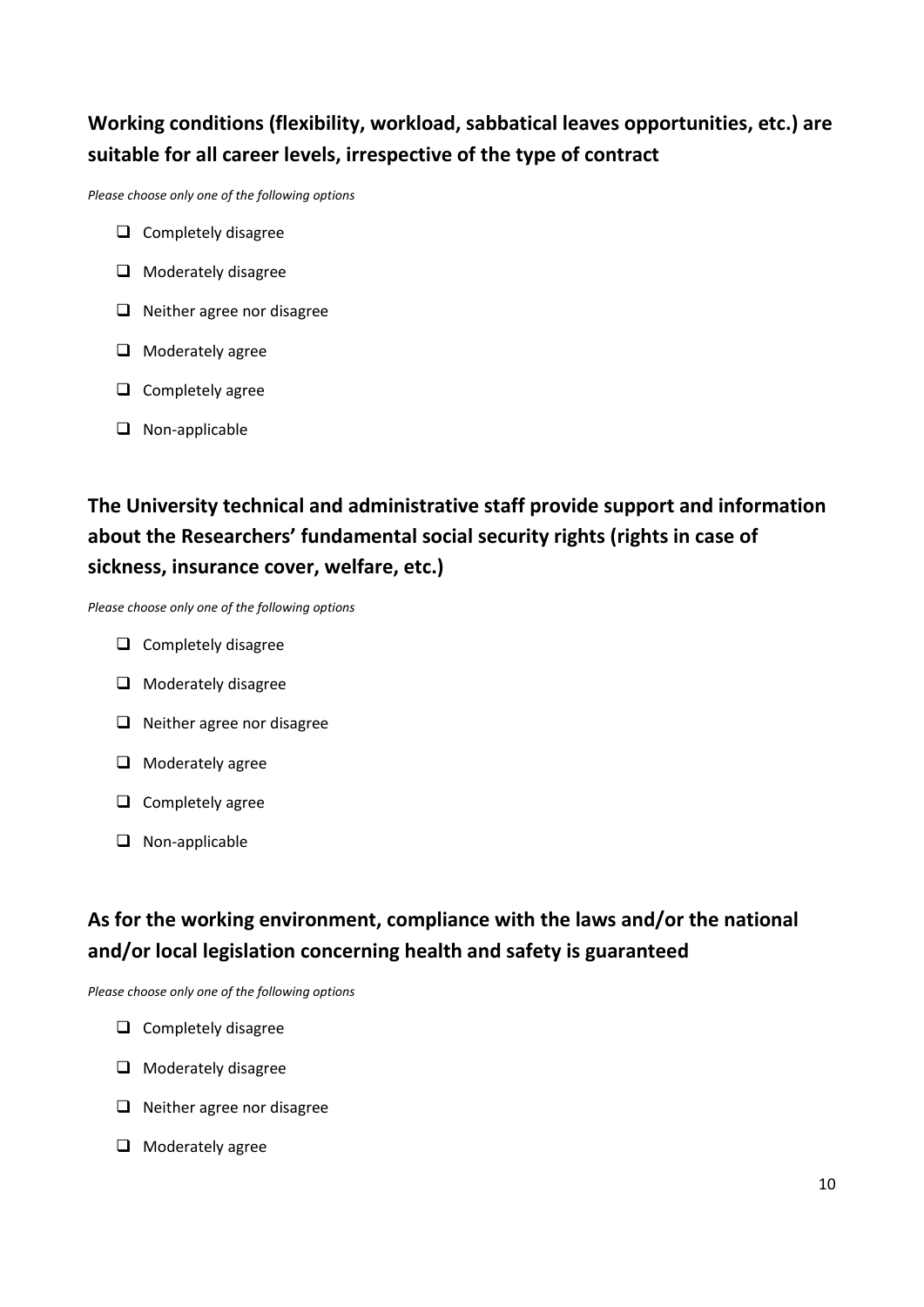- $\Box$  Completely agree
- □ Non-applicable

### **Please put the questions in order of priority**

*Please identify the 3 most important questions and enter them in order of priority (1 is the most important statement, and 3 the least important one)*

- $\Box$  Researchers are aware of, and enjoy, the fundamental social security rights (sick leaves, maternity/parental leaves, welfare rights and unemployment benefits) pursuant to the national legislation in force
- $\Box$  Working conditions (flexibility, workload, sabbatical leaves opportunities, etc.) are suitable for all career levels, irrespective of the type of contract
- $\Box$  The University technical and administrative staff provide support and information about the Researchers' fundamental social security rights
- $\Box$  As for the working environment, compliance with the laws and/or the national and/or local legislation concerning health and safety is guaranteed

# **Section III – Professional recognition, non-discrimination, research environment**

#### **Professional recognition**

Each Researcher engaged in a research career should be recognised as a professional and treated accordingly, since the beginning of his/her career at a post-graduate level, and, subsequently, at all the successive levels, irrespective of his/her national career status (for example: graduate, PhD candidate, research fellow, temporary researcher, permanent researcher, associate professor, full professor).

#### **Non-discrimination**

Employers and/or funders should not discriminate Researchers on the basis of gender, age, ethnic group, national origin, social origin, religion or faith, sexual orientation, language, disability, political opinions, socio-economic conditions.

#### **Research environment**

Employers and/or funders should provide a research environment which offers adequate equipment, facilities, and opportunities, including remote cooperation by means of research networks; the research environment should also be in compliance with the national and/or local laws/regulations concerning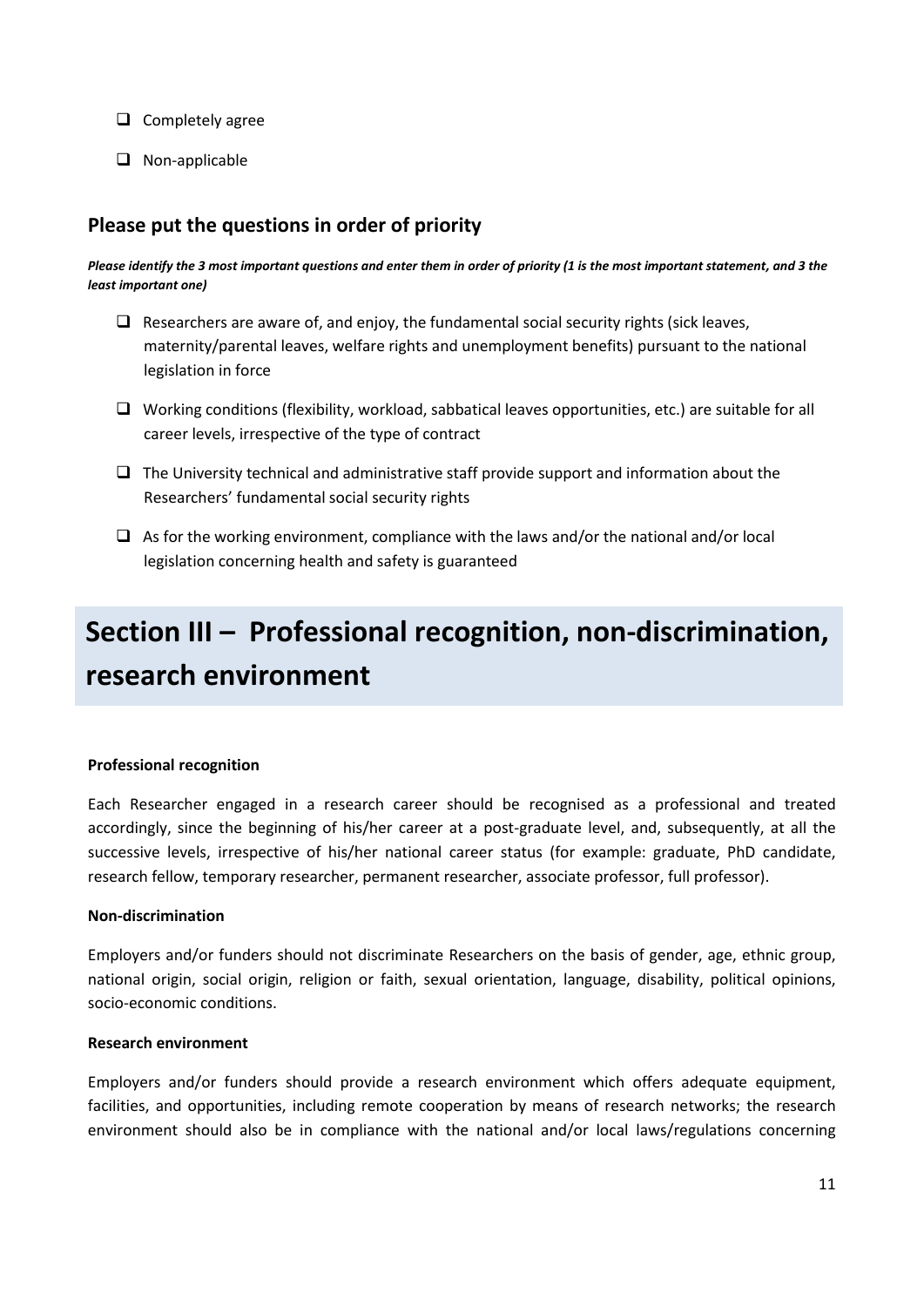health and safety. Funders should ensure that adequate resources be appropriated for supporting the agreed research programme.

## **Our University is sufficiently committed to avoiding discriminations on the basis of:**

|                    | Completely | Moderately | Neither agree | Moderately | Completely | Non-applicable |
|--------------------|------------|------------|---------------|------------|------------|----------------|
|                    | disagree   | disagree   | nor disagree  | agree      | agree      |                |
| Gender             |            |            |               |            |            |                |
| Age                |            |            |               |            |            |                |
| Ethnic origin      |            |            |               |            |            |                |
| Religion           |            |            |               |            |            |                |
| Sexual orientation |            |            |               |            |            |                |
| Political opinions |            |            |               |            |            |                |
| Social/economic    |            |            |               |            |            |                |
| position           |            |            |               |            |            |                |
| Language           |            |            |               |            |            |                |
| Disability         |            |            |               |            |            |                |

*Please choose the appropriate option for each item*

## **Autonomy and creativity of all Researchers, including the younger ones (PhD candidates, research fellows, or equivalent), are actively encouraged**

- $\Box$  Completely disagree
- **Q** Moderately disagree
- $\Box$  Neither agree nor disagree
- $\Box$  Moderately agree
- $\Box$  Completely agree
- □ Non-applicable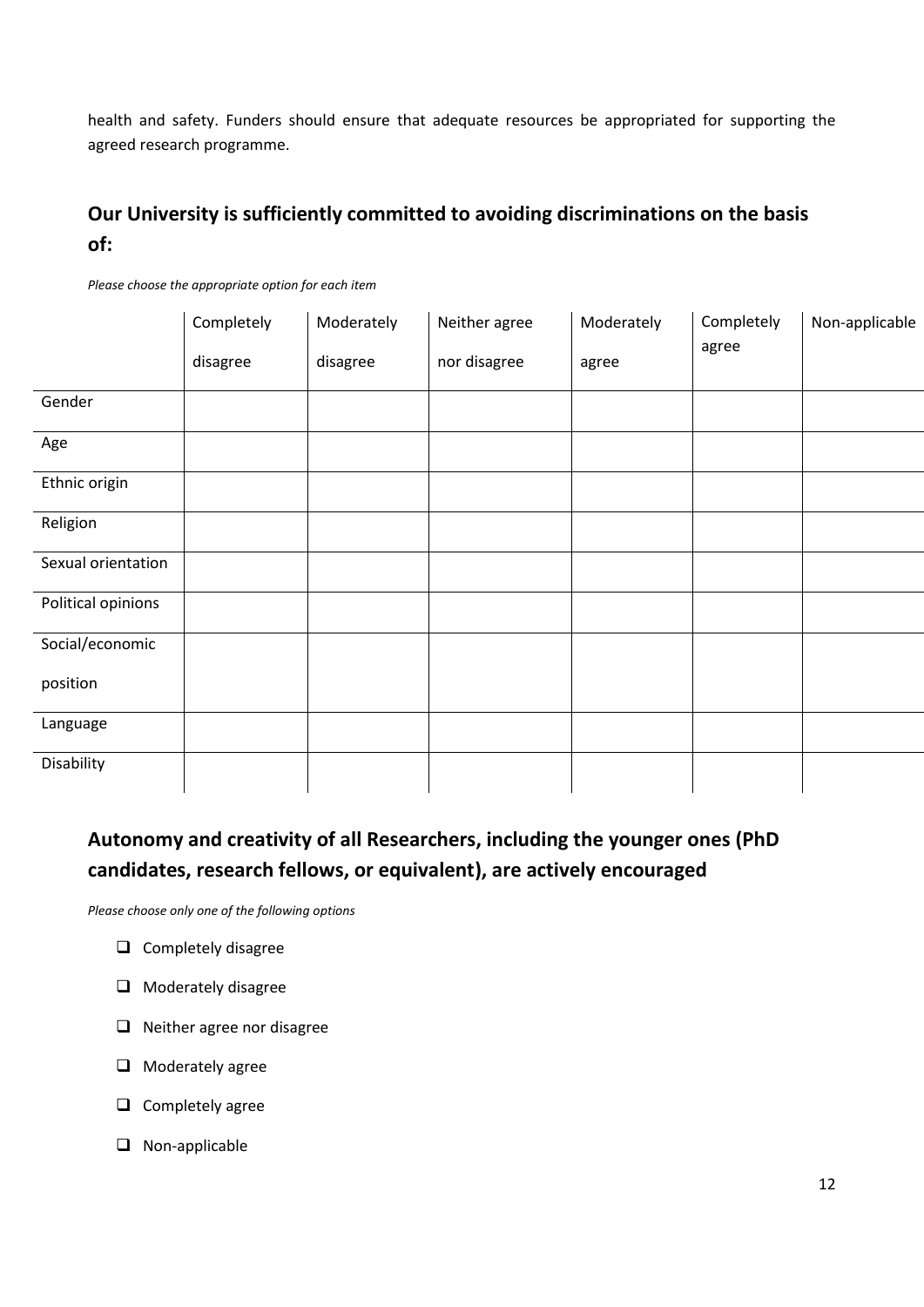## **Gender balance, in terms of equal opportunities, is actively pursued for all hierarchical levels, including the ones which entail supervision and management tasks**

*Please choose only one of the following options*

- $\Box$  Completely disagree
- $\Box$  Moderately disagree
- $\Box$  Neither agree nor disagree
- $\Box$  Moderately agree
- $\Box$  Completely agree
- $\Box$  Non-applicable

## **A pleasant and stimulating working environment, adequate equipment, and cooperation opportunities through research networks are provided by the University Departments**

*Please choose only one of the following options*

- $\Box$  Completely disagree
- $\Box$  Moderately disagree
- $\Box$  Neither agree nor disagree
- $\Box$  Moderately agree
- $\Box$  Completely agree
- □ Non-applicable

## **Researchers' participation in decision and communication procedures of the University governing bodies (joint commissions, university course councils, department councils, academic bodies, etc.) is fostered**

*Please choose only one of the following options*

 $\Box$  Completely disagree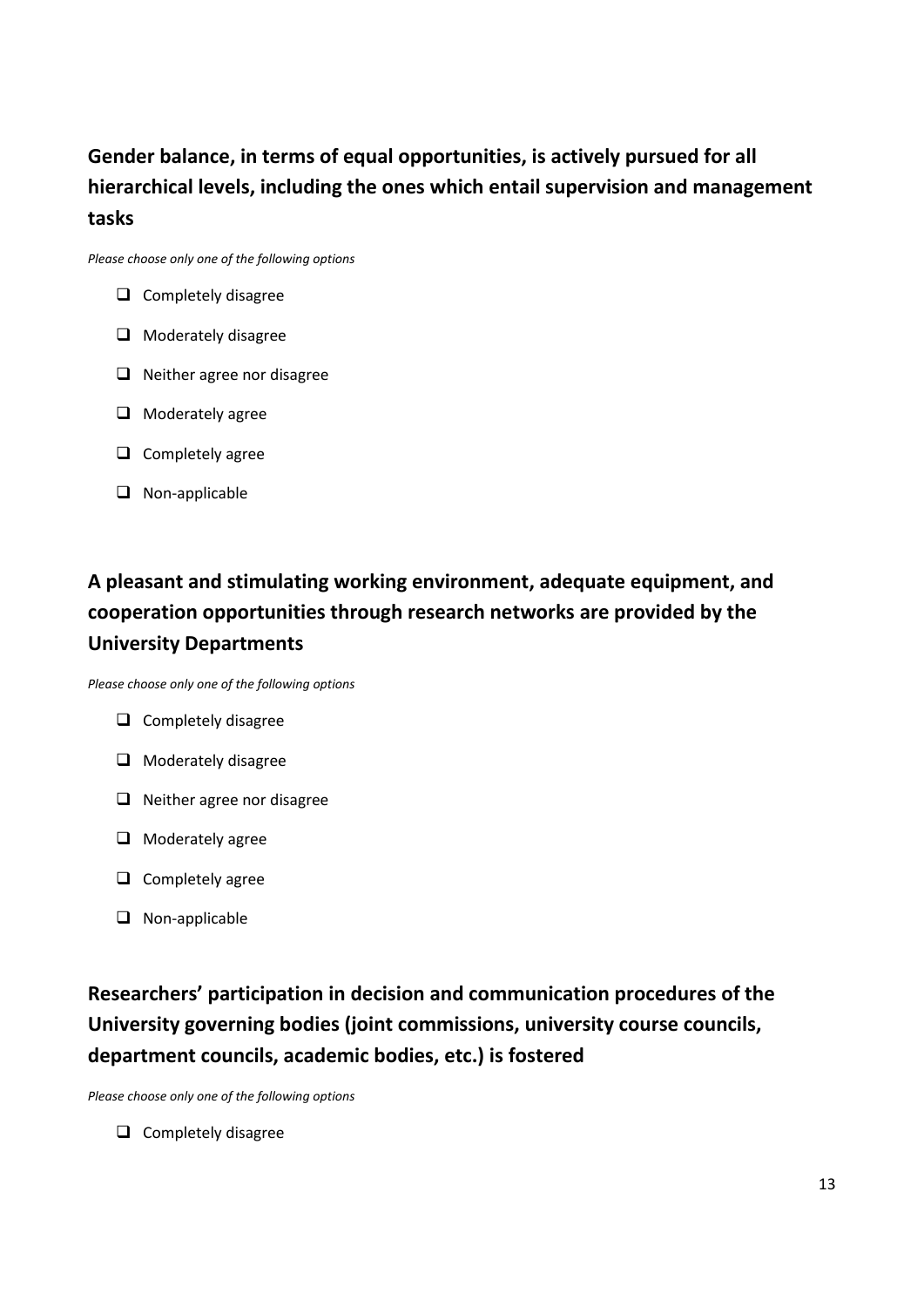- $\Box$  Moderately disagree
- $\Box$  Neither agree nor disagree
- $\Box$  Moderately agree
- $\Box$  Completely agree
- □ Non-applicable

## **The University Ombudsman (***Garante dei Diritti***) and/or the University Guarantee Committee (***Comitato Unico di Garanzia,* **CUG) adequately deal with the possible Researchers' complaints concerning alleged infringements of rights and freedom as well as of activities' impartiality, transparency, and decency**

*Please choose only one of the following options*

- $\Box$  Completely disagree
- $\Box$  Moderately disagree
- $\Box$  Neither agree nor disagree
- $\Box$  Moderately agree
- $\Box$  Completely agree
- **Q** Non-applicable

## **The disputes between supervisors and younger Researchers are fairly and effectively handled, taking into account the scientific and management dynamics of group work**

- $\Box$  Completely disagree
- $\Box$  Moderately disagree
- $\Box$  Neither agree nor disagree
- $\Box$  Moderately agree
- $\Box$  Completely agree
- $\Box$  Non-applicable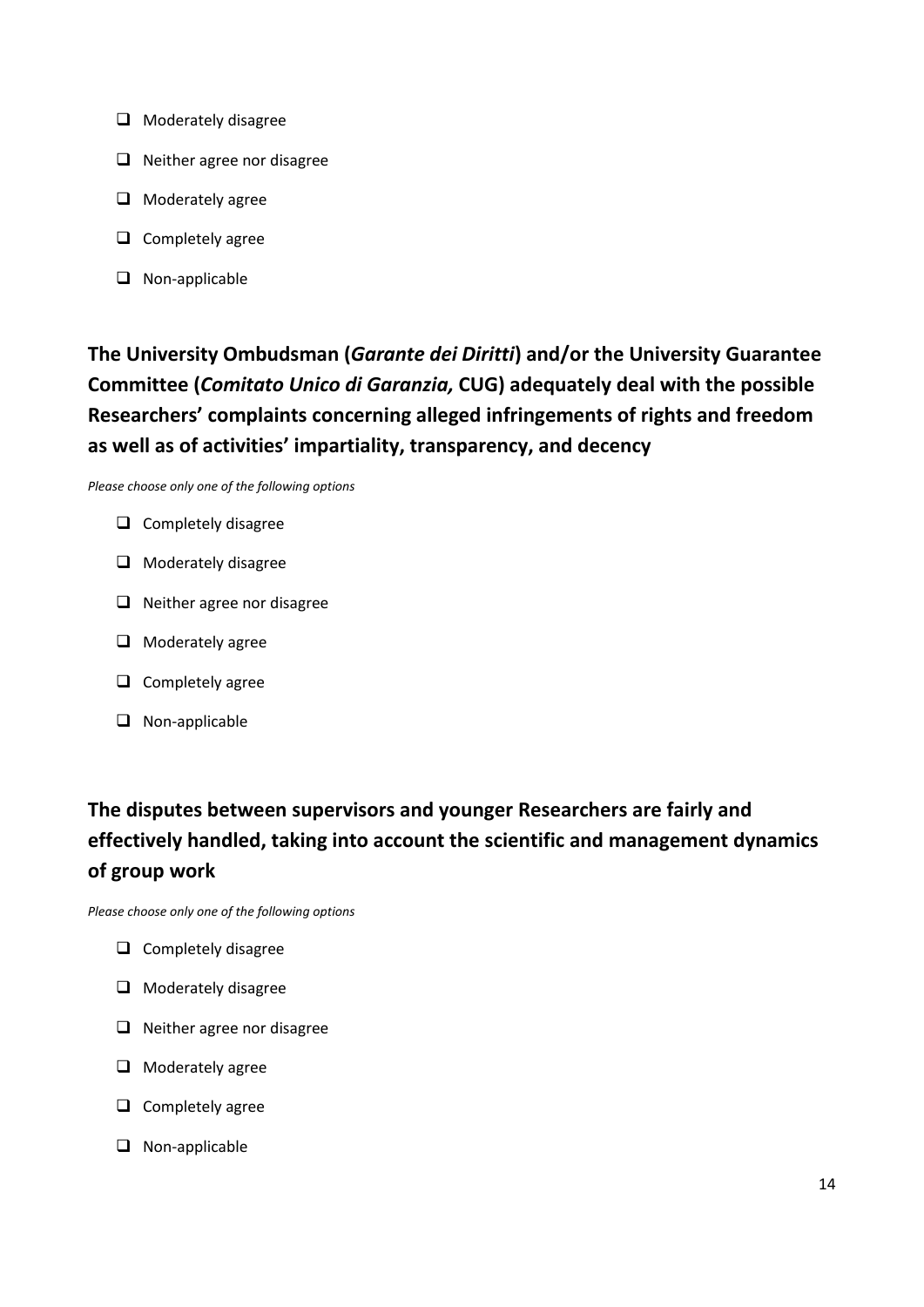## **An effective Researchers' assessment is periodically carried out in terms of:**

*Please choose the appropriate option for each item*

|          | Completely | Moderately | Neither agree nor<br>disagree | Moderately | Completely | Non-applicable |
|----------|------------|------------|-------------------------------|------------|------------|----------------|
|          | disagree   | disagree   |                               | agree      | agree      |                |
| Didactic |            |            |                               |            |            |                |
| activity |            |            |                               |            |            |                |
| Research |            |            |                               |            |            |                |
| activity |            |            |                               |            |            |                |

## **The teaching workload of Researchers, particularly the ones at the beginning of their career, is compatible with the carrying out of their research activity**

*Please choose only one of the following options*

- $\Box$  Completely disagree
- **O** Moderately disagree
- $\Box$  Neither agree nor disagree
- $\Box$  Moderately agree
- $\Box$  Completely agree
- **Q** Non-applicable

**Adequate measures to allow the access to working arrangements compatible with personal, family, or career needs (for example: part-time work, leaves, etc.) are currently underway**

- $\Box$  Completely disagree
- $\Box$  Moderately disagree
- $\Box$  Neither agree nor disagree
- $\Box$  Moderately agree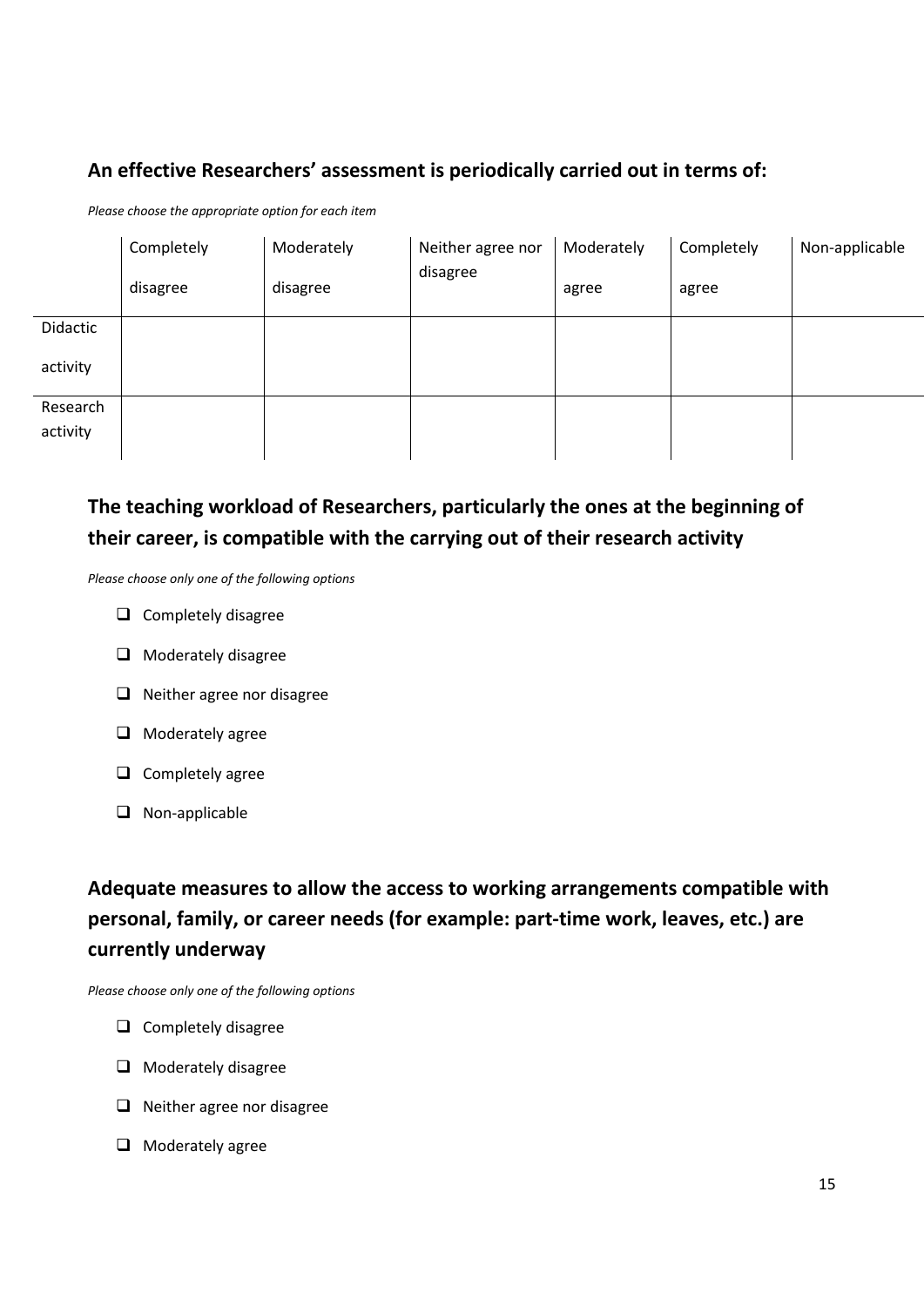- $\Box$  Completely agree
- □ Non-applicable

### **Please put the questions in order of priority**

#### *Please identify the 3 most important questions and enter them in order of priority (1 is the most important statement, and 3 the least important one)*

- $\Box$  Our University is sufficiently committed to avoiding discriminations on the basis of gender, age, ethnic origin, religion, sexual orientation, political opinions, social/economic position, language, disability
- $\Box$  Autonomy and creativity of all Researchers, including the younger ones (PhD candidates, research fellows, or equivalent), are actively encouraged
- $\Box$  Gender balance, in terms of equal opportunities, is actively pursued for all hierarchical levels, including the ones which entail supervision and management tasks
- $\Box$  A pleasant and stimulating working environment, adequate equipment, and cooperation opportunities through research networks are provided by the University Departments
- $\Box$  Researchers' participation in decision and communication procedures of the University governing bodies (joint commissions, university course councils, department councils, academic bodies, etc.) is fostered
- $\Box$  The University Ombudsman (Garante dei Diritti) and/or the University Guarantee Committee (Comitato Unico di Garanzia, CUG) adequately deal with the possible Researchers' complaints concerning alleged infringements of rights and freedom as well as of activities' impartiality, transparency, and decency
- $\Box$  The disputes between supervisors and younger Researchers are fairly and effectively handled, taking into account the scientific and management dynamics of group work
- $\Box$  An effective Researchers' assessment is periodically carried out in terms of didactic and/or research activity
- $\Box$  The didactic workload of Researchers, particularly the ones at the beginning of their career, is compatible with the carrying out of their research activity
- $\Box$  Adequate measures to allow the access to working arrangements compatible with personal, family, or career needs (for example: part-time work, leaves, etc.) are currently underway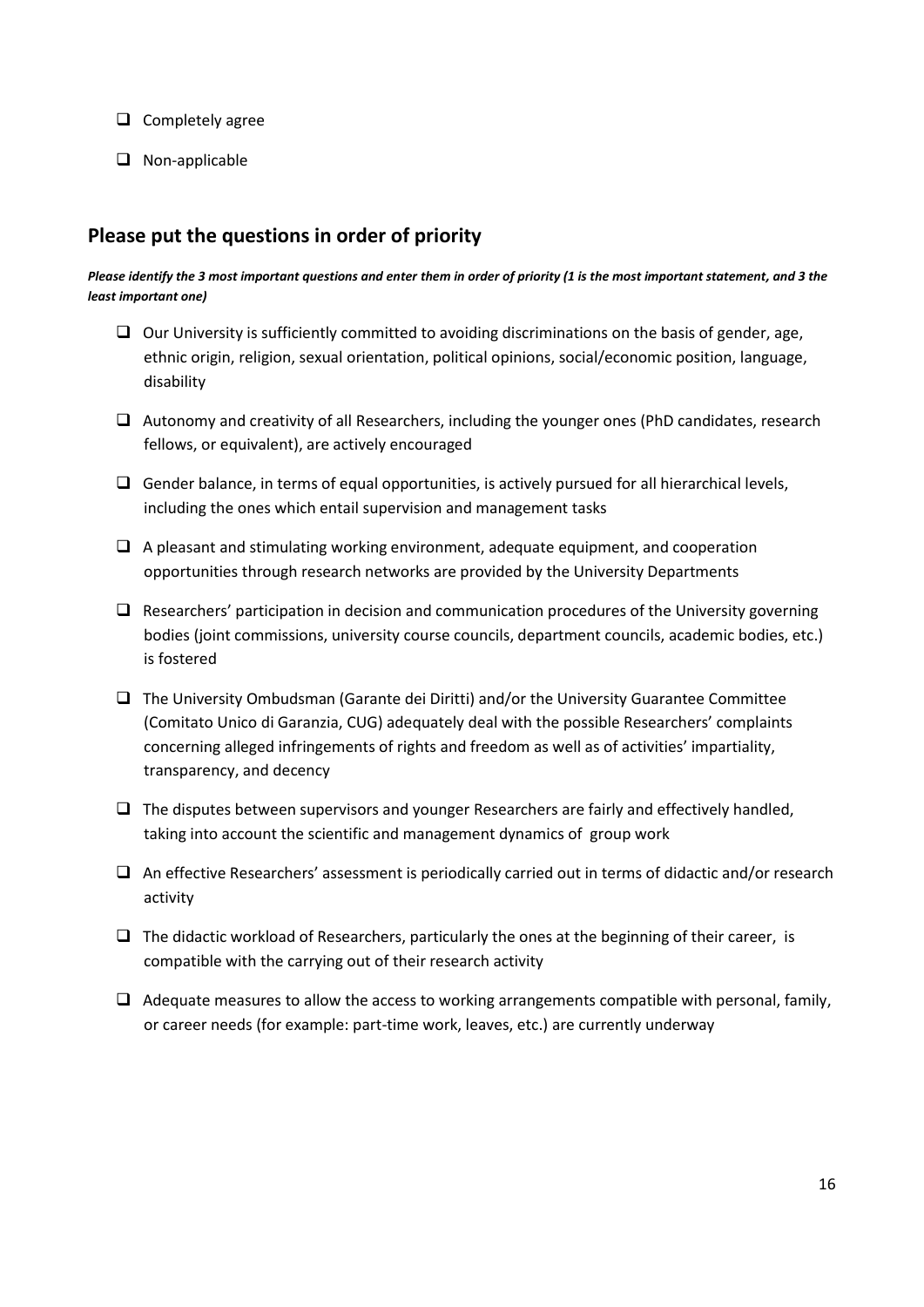# **Section IV – Improvement of Researchers' training, competencies, and professional developmentexperience**

#### **Measures to foster a continuous professional advancement**

Employers and/or funders should provide each Researcher, irrespective of his/her career status and contractual position, with the possibility of professional development and work opportunities increase, by taking measures to offer continuous training. Such measures should be regularly assessed in terms of accessibility and effectiveness in improving competencies, capacities and work opportunities.

### **Researchers are provided with adequate training for didactic activity**

*Please choose only one of the following options*

- $\Box$  Completely disagree
- $\Box$  Moderately disagree
- $\Box$  Neither agree nor disagree
- $\Box$  Moderately agree
- $\Box$  Completely agree
- $\Box$  Non-applicable

## **Temporary mobility periods for Researchers and exchange possibilities (geographic, public/private sector) are guaranteed and actively fostered**

- $\Box$  Completely disagree
- $\Box$  Moderately disagree
- $\Box$  Neither agree nor disagree
- $\Box$  Moderately agree
- $\Box$  Completely agree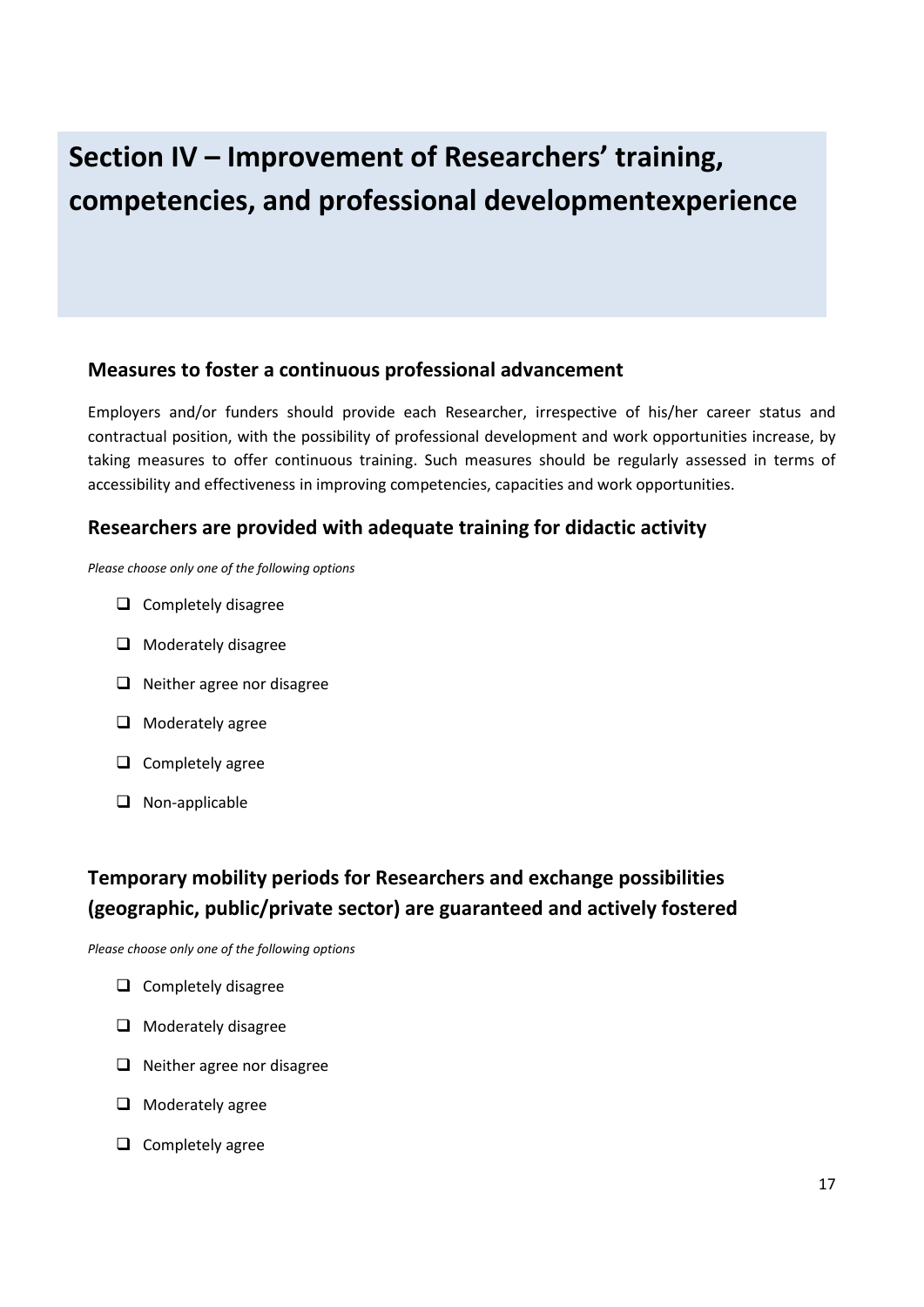□ Non-applicable

## **The University clearly specifies strategies and procedures to promote Researchers' career advancement**

*Please choose only one of the following options*

- $\Box$  Completely disagree
- **O** Moderately disagree
- $\Box$  Neither agree nor disagree
- $\Box$  Moderately agree
- $\Box$  Completely agree
- □ Non-applicable

## **Supervisors and scientific managers are clearly identified, and provide support and assistance for cultural and professional development during the early stages of Researchers' training and career**

*Please choose only one of the following options*

- $\Box$  Completely disagree
- $\Box$  Moderately disagree
- $\Box$  Neither agree nor disagree
- $\Box$  Moderately agree
- $\Box$  Completely agree
- $\Box$  Non-applicable

**Researchers, irrespective of their career status, enjoy the opportunity to keep up to date and improve their competency and knowledge by means of training, workshops, lectures or e-learning activities, both formal and informal**

*Please choose only one of the following options*

 $\Box$  Completely disagree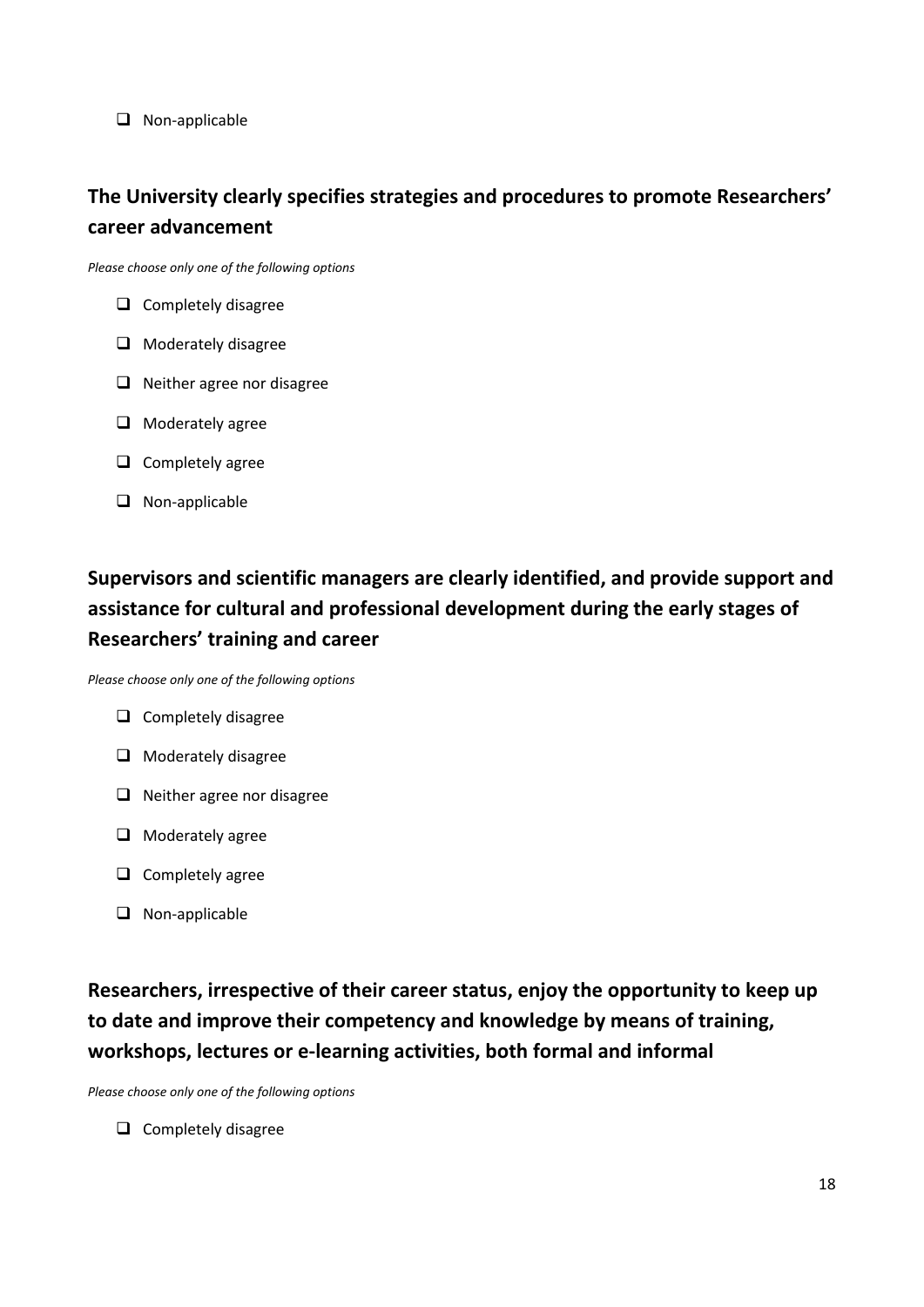- $\Box$  Moderately disagree
- $\Box$  Neither agree nor disagree
- $\Box$  Moderately agree
- $\Box$  Completely agree
- □ Non-applicable

## **Researchers are clearly informed about funding opportunities (University website, targeted e-mail communication)**

*Please choose only one of the following options*

- $\Box$  Completely disagree
- $\Box$  Moderately disagree
- $\Box$  Neither agree nor disagree
- $\Box$  Moderately agree
- $\Box$  Completely agree
- $\Box$  Non-applicable

### **Please put the questions in order of priority**

*Please identify the 3 most important questions and enter them in order of priority (1 is the most important statement, and 3 the least important one)*

- $\Box$  Researchers are provided with adequate training for didactic activity
- $\Box$  Temporary mobility periods for Researchers and exchange possibilities (geographic, public/private sector) are guaranteed and actively fostered
- $\Box$  The University clearly specifies strategies and procedures to promote Researchers' career advancement
- $\Box$  Supervisors and scientific managers are clearly identified, and provide support and assistance for cultural and professional development during the early stages of Researchers' training and career
- $\Box$  Researchers, irrespective of their career status, enjoy the opportunity to keep up to date and improve their competency and knowledge by means of training, workshops, lectures or e-learning activities, both formal and informal
- $\Box$  Researchers are clearly informed about funding opportunities (University website, focused e-mail communication)